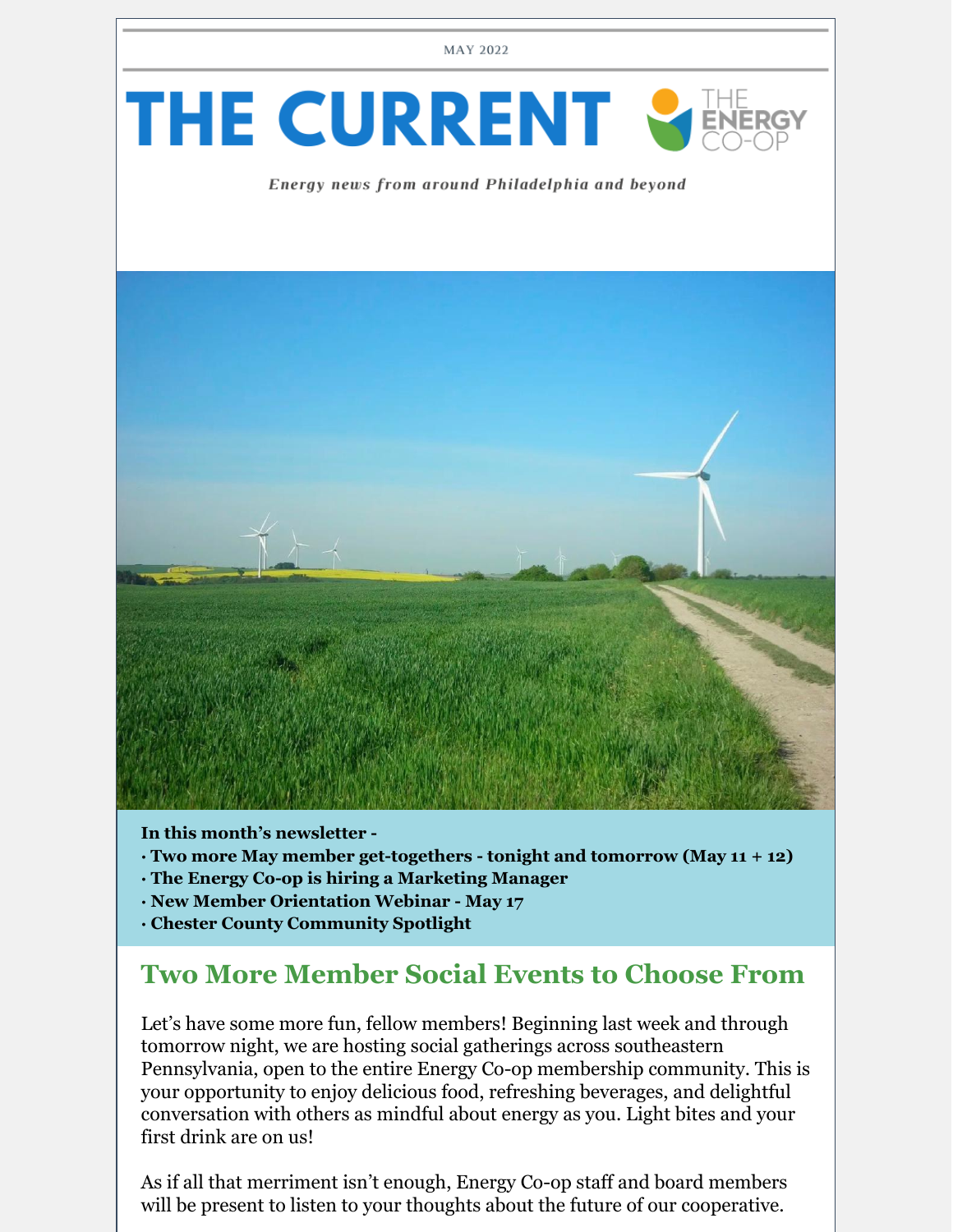Over the years, members' input has been invaluable in developing new programs and initiatives. We look forward to hearing your thoughts about how we can continue to advance our mission and grow our renewable energy programs.

Sounds like fun, right!? There is still time to RSVP for two of these get togethers, and we do ask that you let us know in advance if you plan on attending. Please take a moment to sign up now for one of the [in-person](https://docs.google.com/forms/d/e/1FAIpQLSdG63QwWksc-smsc6ytpaXzDivB2vD9V5ADTiAGPzgNMoH8bA/viewform) events and we'll see your cheerful self very soon.

**PHS Pop Up Garden at South Street** | 1438 South St., Philly, PA 19146 Wednesday, May 11, 5:30pm - 7:00pm

**Scoogi's Italian Kitchen** | 738 Bethlehem Pike, Flourtown, PA 19031 Thursday, May 12, 5:30pm - 7:00pm

# **The Annual Member Meeting is Next Month**

It's almost time for The Energy Co-op's Annual Member Meeting! After two years of virtual gatherings, we're thrilled to be convening in person next month. At the Annual Member Meeting, you'll hear about our progress during the past year and plans for the remainder 2022, and elect new directors to the board.

The Energy Co-op is member-owned, which means our members are our bosses. And we're democratic - one member, one vote. This is your chance to exercise your vote as a member-owner and learn about your cooperative's affairs, as well as engage with other Energy Co-op members, staff, and board members.

Keep an eye out for an email from us soon with the date and location. If you are unable to attend the meeting (though we hope you can be there!), we will also share materials that will allow you to record your vote.

## **Join Our Team**

Are you a marketing professional looking for an exciting opportunity? The Energy Co-op is hiring a Marketing Manager!

The right candidate will demonstrate an ability to grow The Energy Co-op's membership through effective management of external member recruitment channels. Please see the *job* [description](https://www.theenergy.coop/about/careers/) for details and submission instructions. Apply today or forward to someone who may be interested.

## **New Member Orientation Webinar**

Greetings to you new Energy Co-op members out there! If you joined in the past few months, please make plans for Tuesday, May 17, for our next New Member [Orientation](https://us02web.zoom.us/webinar/register/WN_zWCLuMOkSR-Mz6EDqLSJoQ) webinar.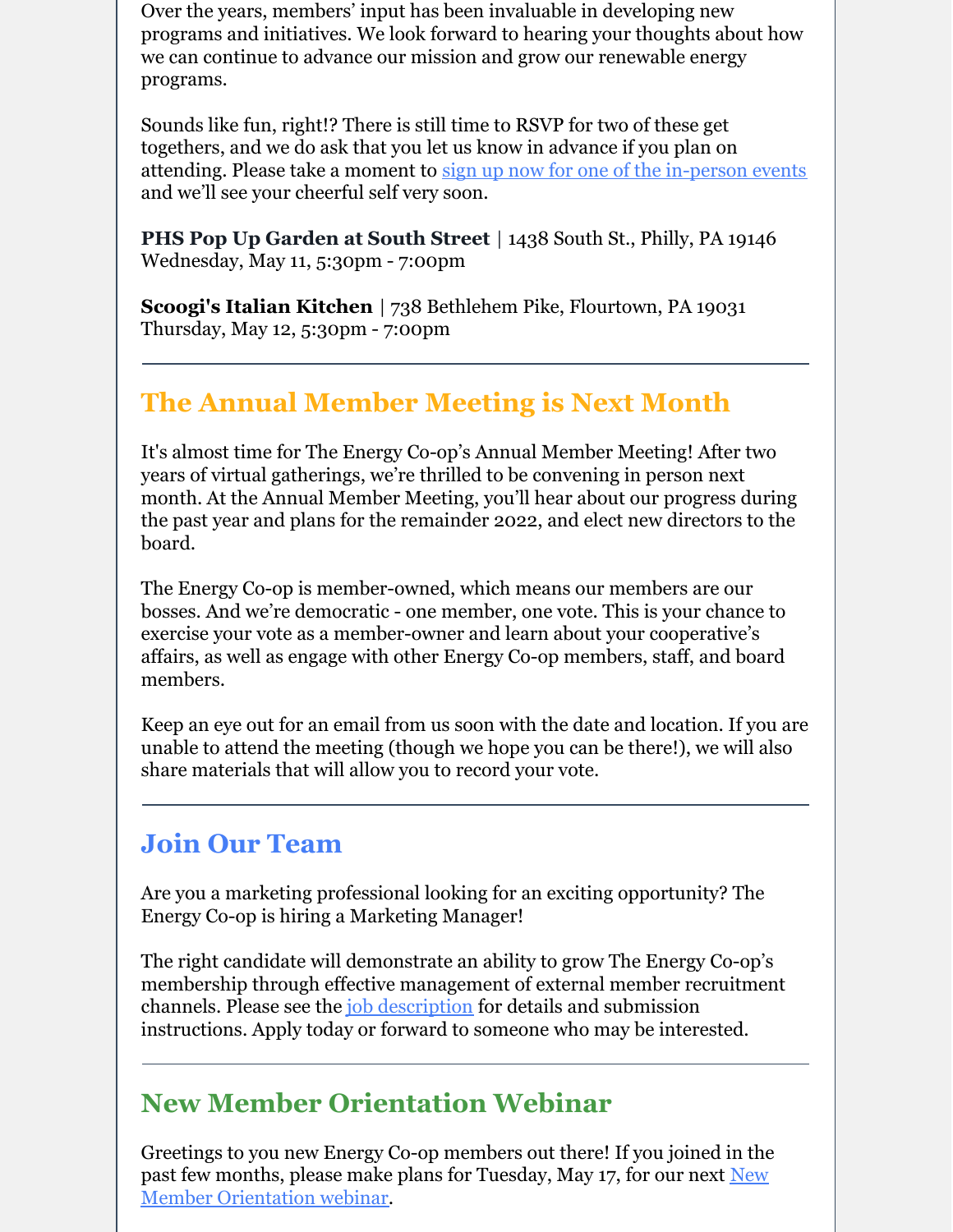Member Services Manager Noah Swistak will present a spirited and interactive program on member benefits, our energy programs, the online member portal, the organization's past, present, and future, and how to get involved to help grow our cooperative community. Please come with your questions and ready to learn all about our cooperative.

Not a new member but looking to better acquaint yourself with Energy Co-op member benefits? You're invited, as well! Anyone planning to attend should [register](https://us02web.zoom.us/webinar/register/WN_zWCLuMOkSR-Mz6EDqLSJoQ) today, and we'll see you (virtually) next week.

# **Community Spotlight: Chester County**

The next entry in our Community Spotlight series, in which we check in about what's new and exciting with renewable energy and sustainability in our members' towns and neighborhoods, focuses on Chester County. Let's have a look at what's been happening over the last month.

Two weeks ago, the County announced that it had reached the impressive milestone of [preserving](https://www.unionvilletimes.com/?p=50264) 30% of its land as open space, a total of 147,000 acres. To commemorate the achievement, the Chester County Planning Commission and Chester County Parks + Preservation hosted an Open Space Summit on May 10.

In more open space preservation news, the Land Conservancy for Southern Chester County was <u>[awarded](https://www.media.pa.gov/pages/DEP_details.aspx?newsid=1584) a grant</u> by the Pennsylvania Department of Environmental Protection to expand the New Leaf Sensory Garden in Kennett Square.

Finally, during Earth Week, the [Philadelphia](https://www.philadelphiaunion.com/news/union-and-subaru-of-america-plant-trees-as-part-of-greener-goals-week) Union planted 25 trees at Eyre Park, near their home stadium on the Chester riverfront. The team will donate an additional 25 trees for every goal they score this season. Doop!

## **Coming Events**

**May Member Social Events** Meet fellow members and help shape the future of The Energy Co-op.

#### **Please RSVP in advance for an [in-person](https://docs.google.com/forms/d/e/1FAIpQLSdG63QwWksc-smsc6ytpaXzDivB2vD9V5ADTiAGPzgNMoH8bA/viewform) event**.

PHS Pop Up Garden at South Street *1436 South Street, Philadelphia, PA 19146 Wednesday, May 11, 2022, 5:30pm - 7:00pm*

Scoogi's Italian Kitchen *738 Bethlehem Pike, Flourtown, PA 19031 Thursday, May 12, 2022, 5:30pm - 7:00pm*

### **Philadelphia OIC Smart Energy Class**

*Thursday, May 12, 2022* Ronald Fisher and Alexandra Kroger will present to [Philadelphi](https://urldefense.proofpoint.com/v2/url?u=https-3A__r20.rs6.net_tn.jsp-3Ff-3D001KZE51vPiPjFA743zyJA8YnMRYGIem1wi-2D5roUWdHFMBSAcME0Kx1K0V0udEq-5FnVilV8f6OYOrxsFoL4ZEOFKjTu-2DpHtQ3CidCgeAFP4MGBv5wr6fA7Zs0fYSYTmfFmR5irUsJX-5FqNsQsxcgNm84smQ-3D-3D-26c-3DJPVdHFrg7-5FGl0cmdrKUO00s90hI30OLhqVy9yCsb2Zmzn2tl8D3E6w-3D-3D-26ch-3Dg8dxbcVl6wA2FJpveXPRuan0cMmbrHlLzn2jTPwFoUzjFW69AMiMdQ-3D-3D&d=DwMFaQ&c=euGZstcaTDllvimEN8b7jXrwqOf-v5A_CdpgnVfiiMM&r=c5CRmAs1gEd2KYrmPGNQ0t6SrpwmS8DYwIoUF1FFQ_A&m=gqA0iAxLhO3xUjc3YgtU2xYLox48t2nGwQV-o5CRV0g&s=pz1bdsL6GpquNIVXbfq65uWgREqNMrACE7VLCeujL3k&e=)[a](https://urldefense.proofpoint.com/v2/url?u=https-3A__r20.rs6.net_tn.jsp-3Ff-3D001KZE51vPiPjFA743zyJA8YnMRYGIem1wi-2D5roUWdHFMBSAcME0Kx1K0V0udEq-5FnViaXaHQpxQPFjDj-2DfHw9Lj-2DU5BsBjZ0WtRA7NlcEFn0usS2shGgApJa0mR2It32W5YhfGPFHSmY29CHbURfmsJk1HiS9WUjYCzOmJblXR0BjEBPnfBO4cpwOQK14MSh3VD-26c-3DJPVdHFrg7-5FGl0cmdrKUO00s90hI30OLhqVy9yCsb2Zmzn2tl8D3E6w-3D-3D-26ch-3Dg8dxbcVl6wA2FJpveXPRuan0cMmbrHlLzn2jTPwFoUzjFW69AMiMdQ-3D-3D&d=DwMFaQ&c=euGZstcaTDllvimEN8b7jXrwqOf-v5A_CdpgnVfiiMM&r=c5CRmAs1gEd2KYrmPGNQ0t6SrpwmS8DYwIoUF1FFQ_A&m=gqA0iAxLhO3xUjc3YgtU2xYLox48t2nGwQV-o5CRV0g&s=Z4rY3wG-KNPJgLUMz06kvK2xg7d9wWNxO3aCAAoGugM&e=) [OIC](https://urldefense.proofpoint.com/v2/url?u=https-3A__r20.rs6.net_tn.jsp-3Ff-3D001KZE51vPiPjFA743zyJA8YnMRYGIem1wi-2D5roUWdHFMBSAcME0Kx1K0V0udEq-5FnVilV8f6OYOrxsFoL4ZEOFKjTu-2DpHtQ3CidCgeAFP4MGBv5wr6fA7Zs0fYSYTmfFmR5irUsJX-5FqNsQsxcgNm84smQ-3D-3D-26c-3DJPVdHFrg7-5FGl0cmdrKUO00s90hI30OLhqVy9yCsb2Zmzn2tl8D3E6w-3D-3D-26ch-3Dg8dxbcVl6wA2FJpveXPRuan0cMmbrHlLzn2jTPwFoUzjFW69AMiMdQ-3D-3D&d=DwMFaQ&c=euGZstcaTDllvimEN8b7jXrwqOf-v5A_CdpgnVfiiMM&r=c5CRmAs1gEd2KYrmPGNQ0t6SrpwmS8DYwIoUF1FFQ_A&m=gqA0iAxLhO3xUjc3YgtU2xYLox48t2nGwQV-o5CRV0g&s=pz1bdsL6GpquNIVXbfq65uWgREqNMrACE7VLCeujL3k&e=)'s Smart Energy program, which offers customized job training and job placement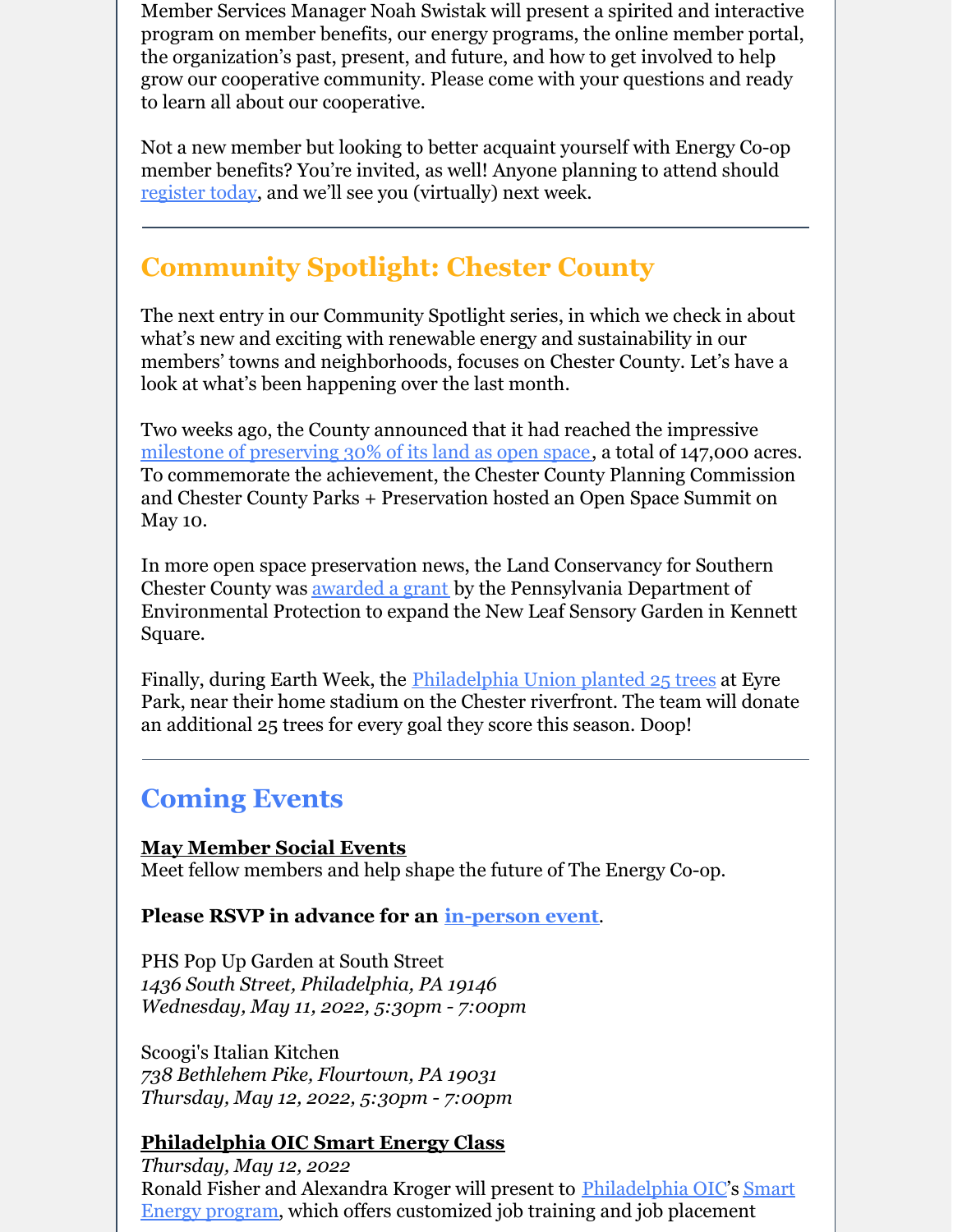services for those who are interested in energy-oriented careers.

#### **New Member [Orientation](https://us02web.zoom.us/webinar/register/WN_zWCLuMOkSR-Mz6EDqLSJoQ)**

*Tuesday, May 17, 2022, 6:00pm Virtual Event - [Register](https://us02web.zoom.us/webinar/register/WN_zWCLuMOkSR-Mz6EDqLSJoQ) Here*

This webinar will highlight the benefits associated with Energy Co-op membership and explain how to best take advantage of them.

#### **Annual Member Meeting**

*June 2022. Date and venue to be announced soon.* Hear about our progress during the past year and plans for the remainder of 2022, and elect new directors to The Energy Co-op's Board of Directors.

# **What We're Reading**

### **[Pennsylvania](https://www.utilitydive.com/news/pennsylvania-reaches-the-regional-greenhouse-gas-initiative-starting-line/622610/) reaches the Regional Greenhouse Gas Initiative starting line**

After two-and-a-half years of effort led by Gov. Wolf, regulations were published that enable Pennsylvania to be the 12th state to join the Northeast and Mid-Atlantic program that caps carbon dioxide emissions from participating coal- and natural gas-fired power plants. *Utility Dive*

#### **Philly's carbon [emissions](https://whyy.org/articles/phillys-carbon-emissions-dropping-but-still-long-way-to-go/) are dropping — but the city has a long way to go**

The city-wide greenhouse gas emissions inventory shows citywide emissions have dropped 20% since 2006 — significant progress, but still a long way from net-zero, where the city has promised to be by the year 2050. *WHYY*

#### **Delaware County's Office of Sustainability receives the 2022 Pennsylvania Governor's Award for [Environmental](https://www.delcopa.gov/publicrelations/releases/2022/delcoofficeofsustainabilityreceives2022awardforenvironmentalexcellence.html) Excellence**

The Office received the prestigious award for its Sustain Delco initiative, one of just fifteen programs led by businesses, schools, and community organizations from across the state to receive such distinction. *County of Delaware, PA*

#### **Winds of change - How American wind energy [surpassed](https://pennenvironment.org/blogs/environment-america-blog/ame/winds-change) coal and nuclear for the first time in history**

On March 29, 2022, wind power produced more electricity in America than the nation's nuclear and coal plants combined. The 2,017 gigawatt-hours of wind power was enough to make wind the country's second-largest producer of electricity for the first time.

*PennEnvironment*

# **Blog Entries**

**Reforming the U.S. [Transmission](https://www.theenergy.coop/blog/reforming-the-u-s-transmission-grid/) Grid** By Energy Program Director Alexandra Kroger

**Using Ecolabels to Find More Efficient, More [Sustainable](https://www.theenergy.coop/blog/using-ecolabels-to-find-more-efficient-more-sustainable-products/) Products**